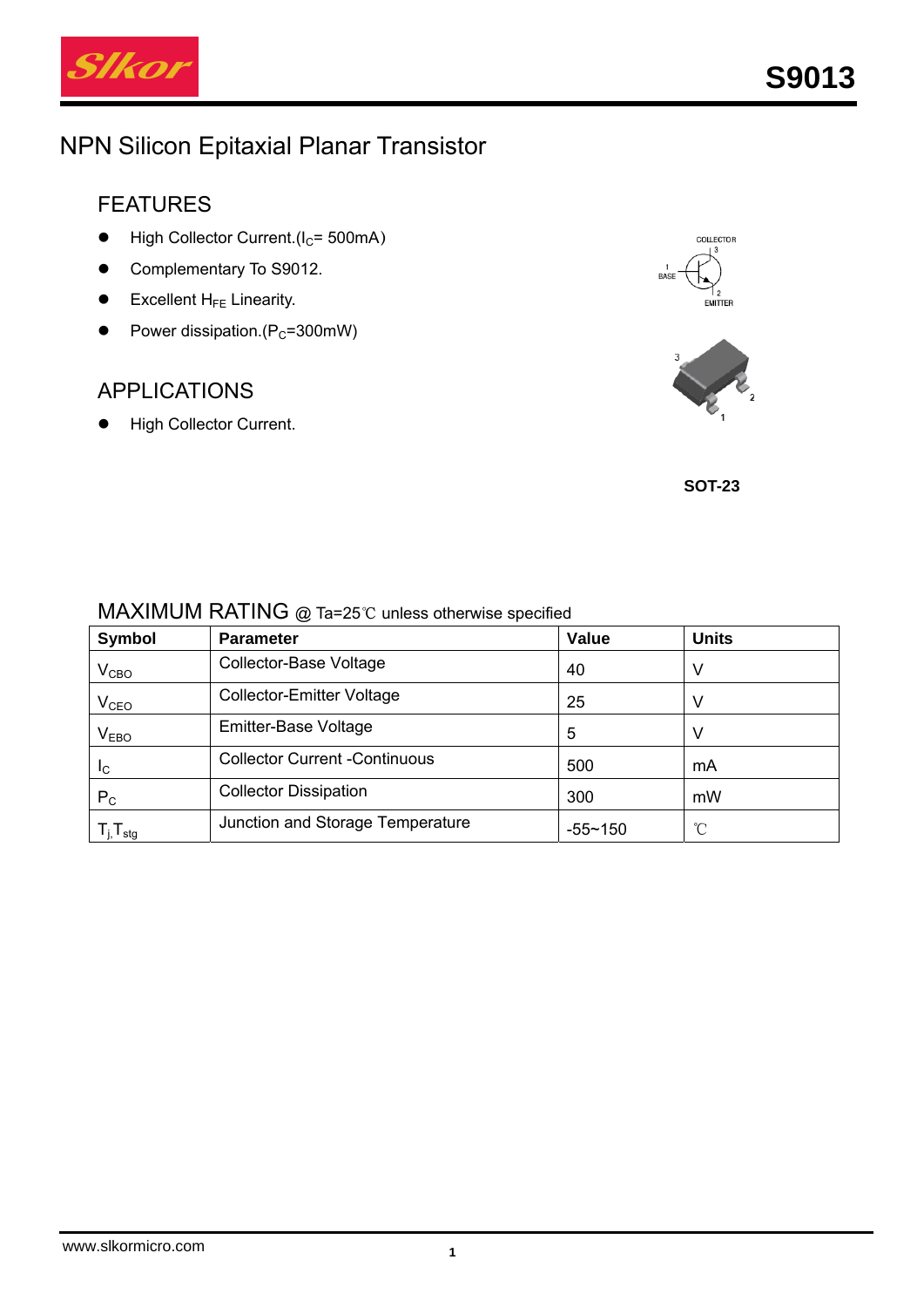

# ELECTRICAL CHARACTERISTICS @ Ta=25℃ unless otherwise specified

| <b>Parameter</b>                     | <b>Symbol</b>    | <b>Test conditions</b>                              | <b>MIN</b> | <b>TYP</b> | <b>MAX</b> | <b>UNIT</b> |
|--------------------------------------|------------------|-----------------------------------------------------|------------|------------|------------|-------------|
| Collector-base breakdown voltage     | $V_{(BR)CBO}$    | $I_C = 100 \mu A, I_E = 0$                          | 40         |            |            | V           |
| Collector-emitter breakdown voltage  | $V_{(BR)CEO}$    | $I_C = 0.1$ mA, $I_B = 0$                           | 25         |            |            | V           |
| Emitter-base breakdown voltage       | $V_{(BR)EBO}$    | $I_{E} = 100 \mu A I_{C} = 0$                       | 5          |            |            | V           |
| Collector cut-off current            | l <sub>CBO</sub> | $V_{CB} = 40V, I_E = 0$                             |            |            | 0.1        | μA          |
| Collector cut-off current            | I <sub>CEO</sub> | $V_{CE}$ =20V, $I_B$ =0                             |            |            | 0.1        | μA          |
| Emitter cut-off current              | $I_{EBO}$        | $V_{EB} = 5V, I_C = 0$                              |            |            | 0.1        | μA          |
|                                      | $h_{FE}$         | $V_{CE}$ =1V, I <sub>C</sub> =50mA                  | 120        |            | 400        |             |
| DC current gain                      |                  | $V_{CE}$ =1V, I <sub>C</sub> =500mA                 | 40         |            |            |             |
| Collector-emitter saturation voltage | $V_{CE(sat)}$    | $I_C = 500 \text{mA}$ , $I_B = 50 \text{mA}$        |            |            | 0.6        | V           |
| Base-emitter saturation voltage      | $V_{BE(sat)}$    | $I_C = 500$ mA, $I_B = 50$ mA                       |            |            | 1.2        | $\vee$      |
| <b>Transition frequency</b>          | $f_T$            | $V_{CE}$ =6V, I <sub>C</sub> = 20mA<br>$f = 30$ MHz | 150        |            |            | <b>MHz</b>  |

### $CLASSIFICATION OF h<sub>FE(1)</sub>$

| Rank  |         |         |         |
|-------|---------|---------|---------|
| Range | 120-200 | 200-350 | 300-400 |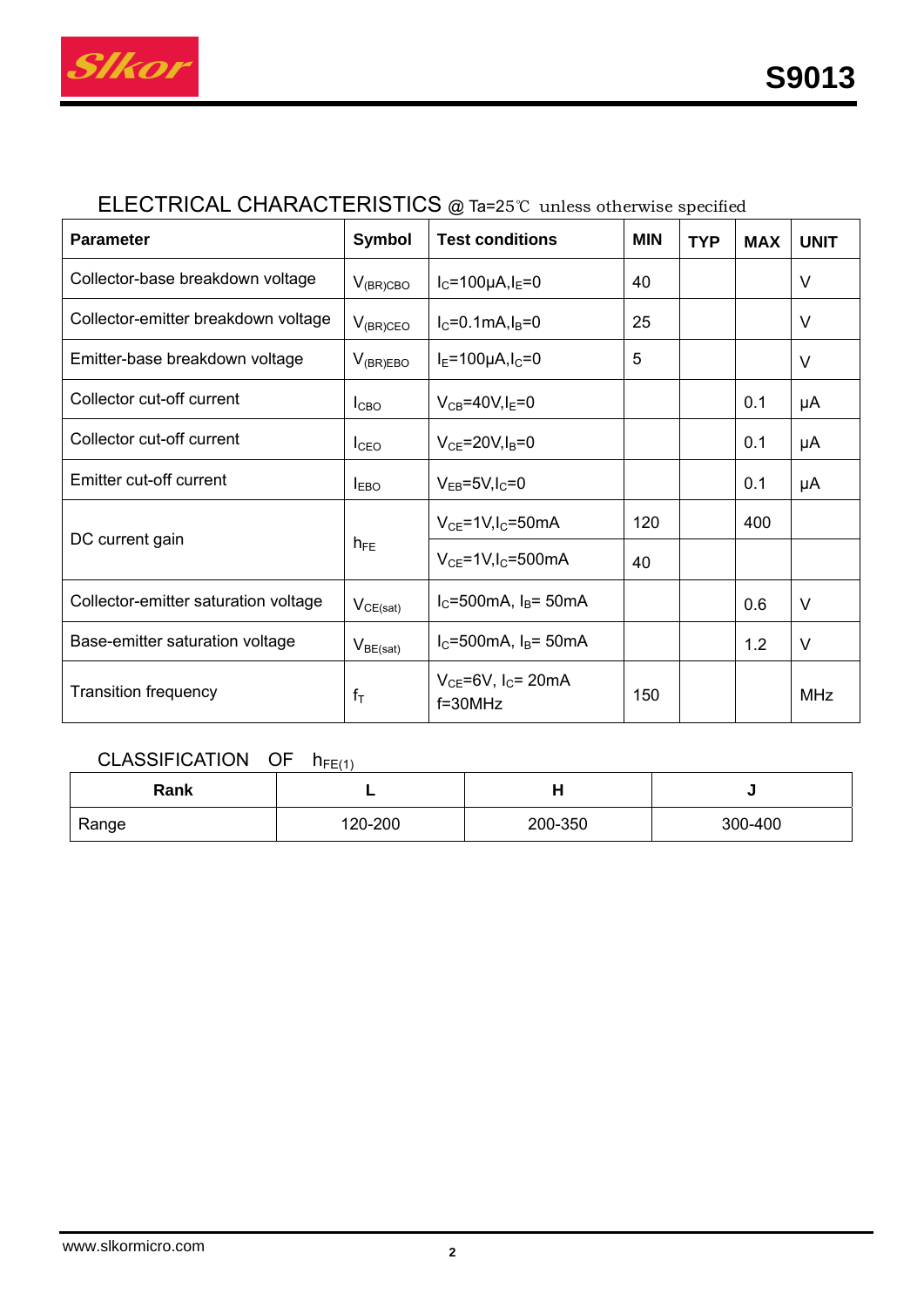

#### TYPICAL CHARACTERISTICS @ Ta=25℃ unless otherwise specified



Figure 1. Static Characteristic



I<sub>c</sub> [mA], COLLECTOR CURRENT



100  $V_{\text{CE}} = 10$ hr, DC CURRENT GAIN 100 10 ١ 100 1000 10000 I<sub>c</sub> [mA], COLLECTOR CURRENT

Figure 2. DC current Gain



Figure 4. Current Gain Bandwidth Product